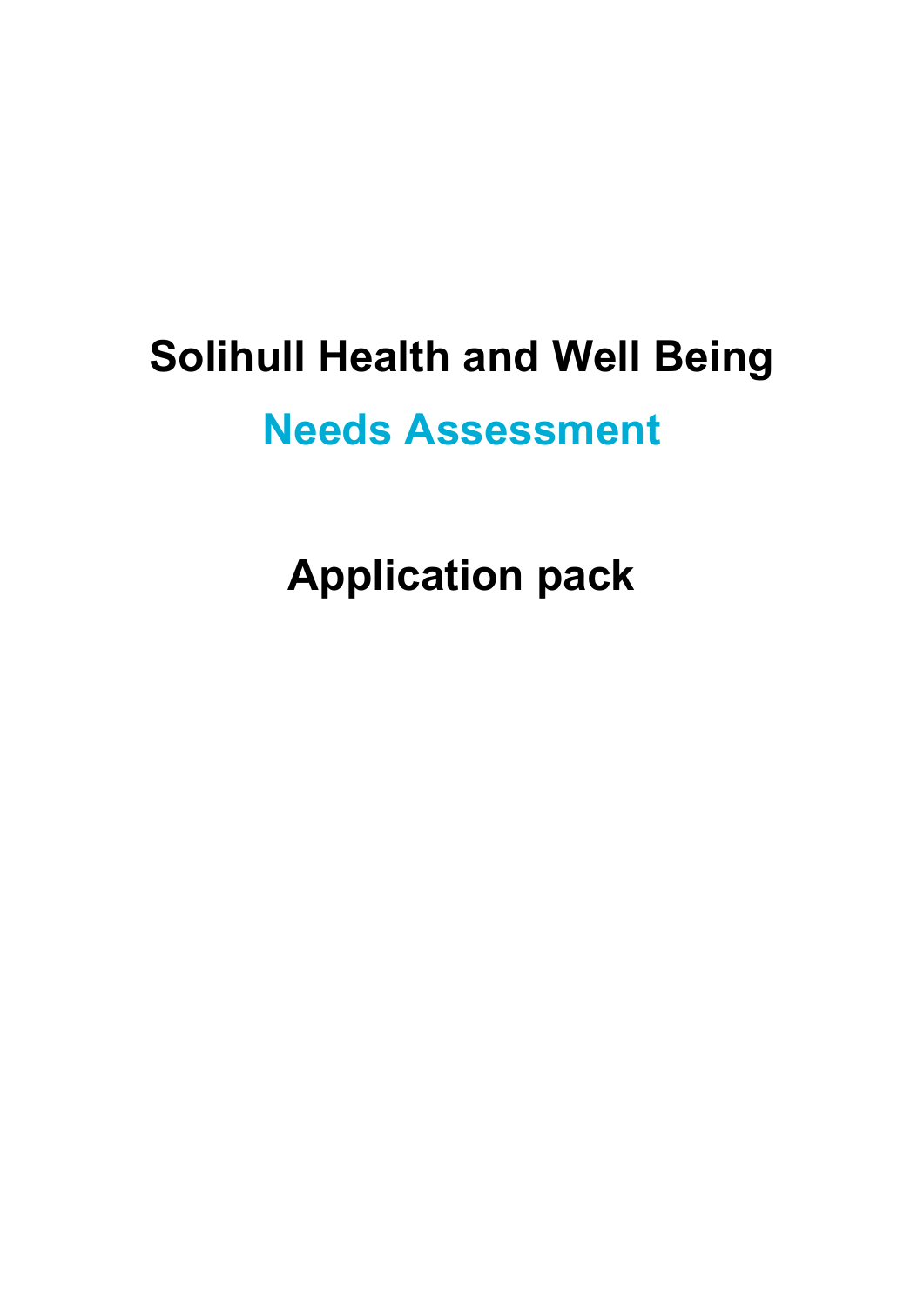**Welcome to application pack. You will find all of the documents you need here to apply for a needs assessment (NA) to become part of the rolling programme, to structure the needs assessment if approved and a quality assurance checklist to ensure that the needs assessment is fit for purpose.** 

**Separate application guidance is available to help you complete the application form and structure the needs assessment.** 

**Please note that the commissioning intelligence group (CIG) does not have all the resources to complete all the needs assessments/ detailed analyses. If you are requesting a needs assessment to be part of the Solihull NA rolling programme and it is approved, you will be considered, as the lead commissioner for that needs assessment, and will be expected to lead a working group and submit the final product to the NA CIG for quality assurance.** 

**This pack contains:** 

- **1. Explanation and flowchart of process**
- **2. Application form**
- **3. Criteria for assessing applications**
- **4. Needs assessment workbook**
- **5. Quality assurance form**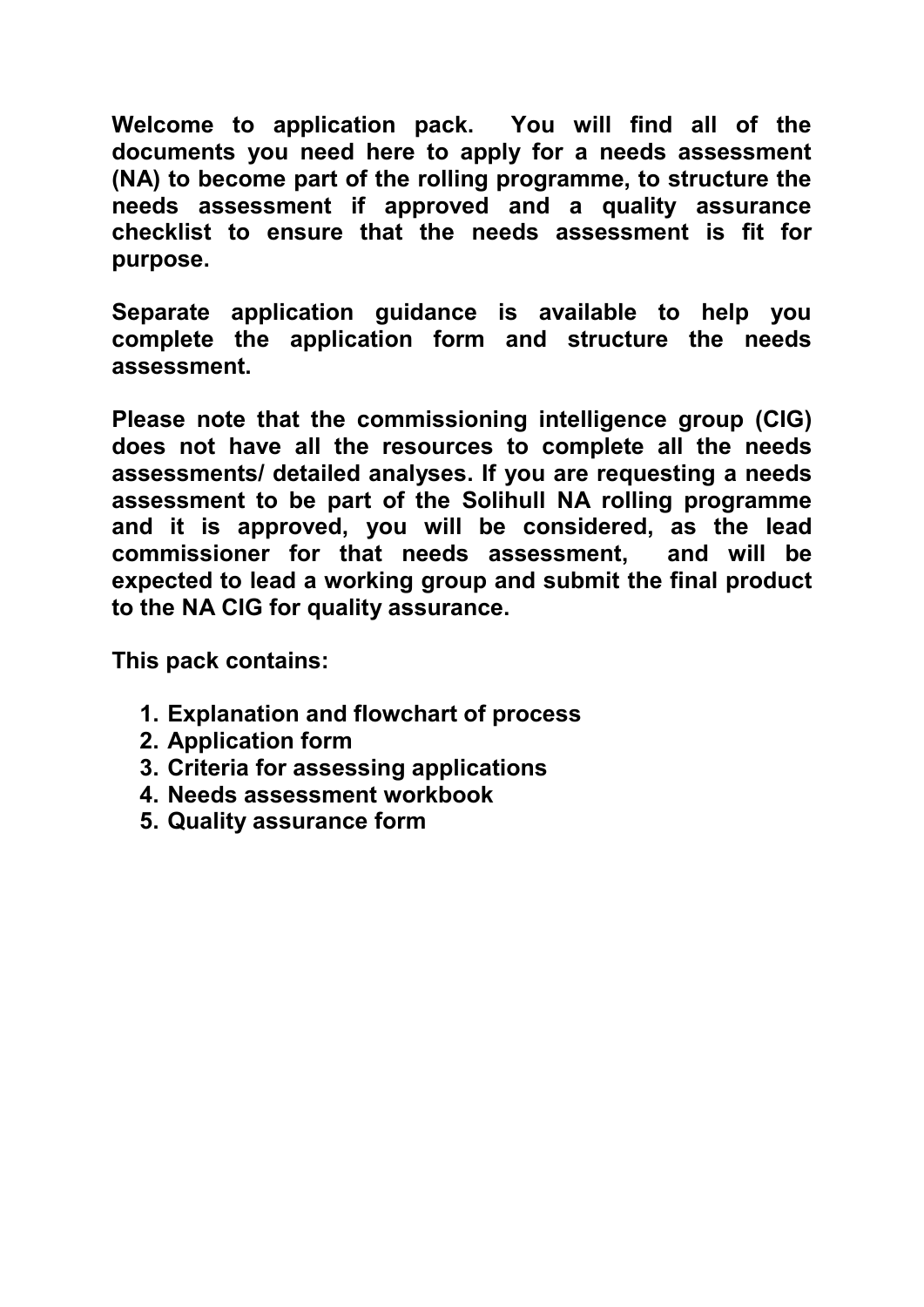### **Needs Assessment Process document**

### **Making a request**

Any requests for a needs assessment<sup>1</sup> should be presented to the commissioning intelligence group (CIG). This request should be submitted on a standard request form that outlines the reason for the request, and the intended outcome – change in service, addressing inequalities etc. It should also detail any resource that can be provided to support the needs assessment.

### **Prioritisation**

The commissioning intelligence group will follow a transparent process to prioritise all requests for inclusion. Requests will be assigned as high or low priority after assessment against the following criteria:

- Does it support a priority area(s) of the Health and Wellbeing Strategy, CCG and other organisations priorities?
- Is it cross cutting across more than one theme of the HWBS?
- What is the population impact?
- Purpose / intended outcomes of the work

### **Resourcing**

If a request is assessed as high priority and cross cutting, the commissioning intelligence group will have the capability to co-opt people to join a small multidisciplinary, multi-organisational group for the piece of work, which will be led by requestor of the needs assessment. This will include analytical / evidence support, commissioners / experts in the field, member(s) of the commissioning intelligence group, provider organisations and Healthwatch where they feel it is appropriate.

If a request is assessed as low priority, the commissioning intelligence group may be able to offer to provide some data / evidence to support the requestor, but they will be advised that the work would not form part of the annual work programme.

### **Content of the Needs Assessment**

A template and guidelines have already been drawn up to illustrate the areas that should be covered in a health and wellbeing needs assessment. This will include a summary page.

 1 A Health Needs Assessment is a systematic method for reviewing the health/wellbeing/ social care issues facing a population, leading to agreed priorities and resource allocation that will improve health/ wellbeing/ care and reduce inequalities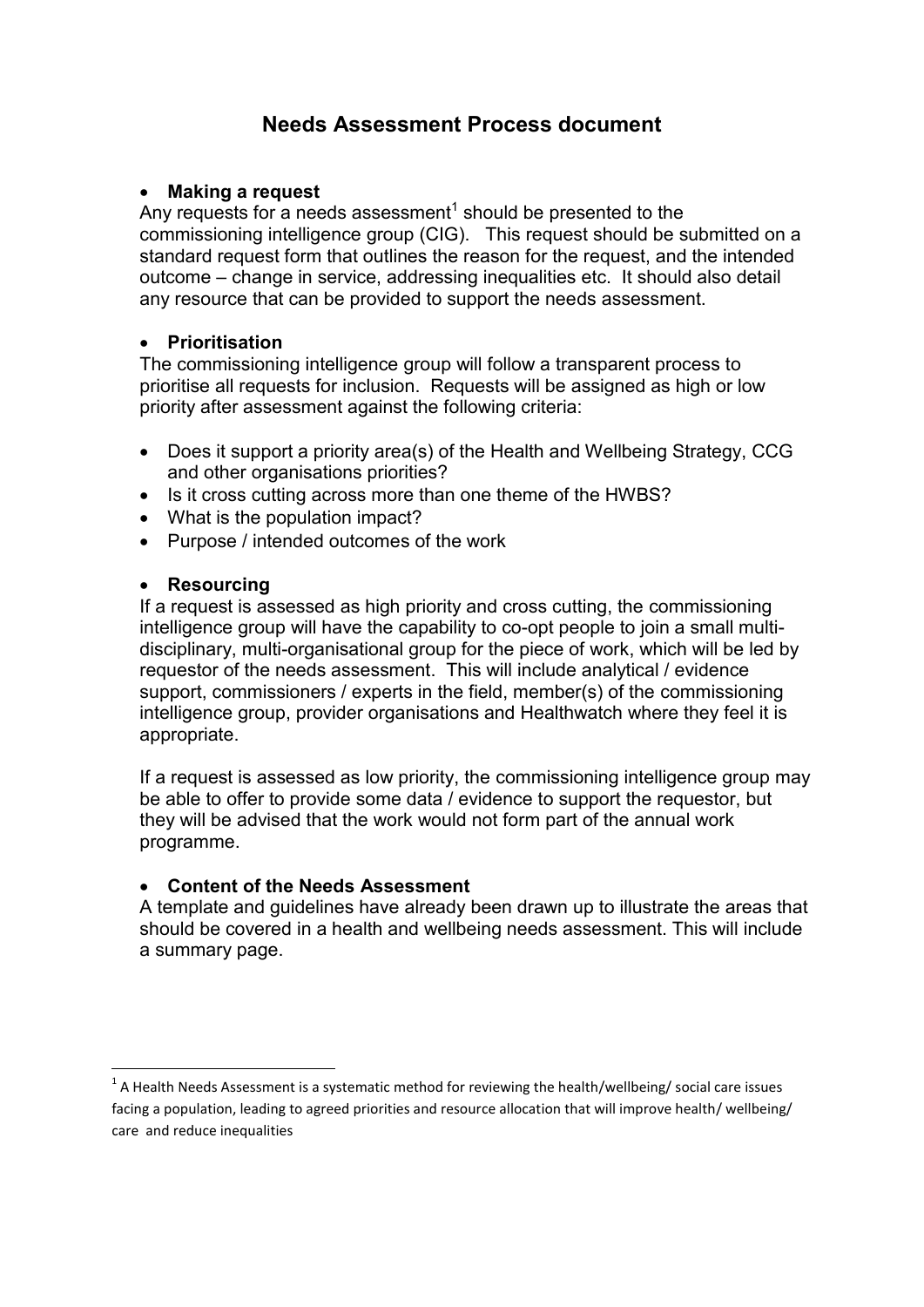### **Quality Assurance**

Final drafts for comment and the final needs assessment should come back to the commissioning intelligence group. There will be a transparent process of quality assurance based on a checklist, included with this guidance.

### **Communications**

The process paper, template for making a request, criteria for prioritisation and quality assurance form will all be made available on the JSNA page of the Solihull website. This will also include record of commissioning intelligence group meetings throughout the year so requestors can see when discussions will occur.

Summary pages from completed needs assessments will be circulated to JSNA steering group (JCOG/JCB). They will be included as items for discussion on agendas where advised by the commissioning intelligence group or as information items to assist the communication and awareness of results. The commissioning intelligence work plan will also be included in any newsletter for or from the Health and Wellbeing Board.

### **Other**

In addition to new needs assessments it is recognised that other agencies may from time to time generate specialist reports that could contribute to the evidence base on health and wellbeing. These will be reported to the commissioning intelligence group and, if agreed, links will be added to the Solihull JSNA website.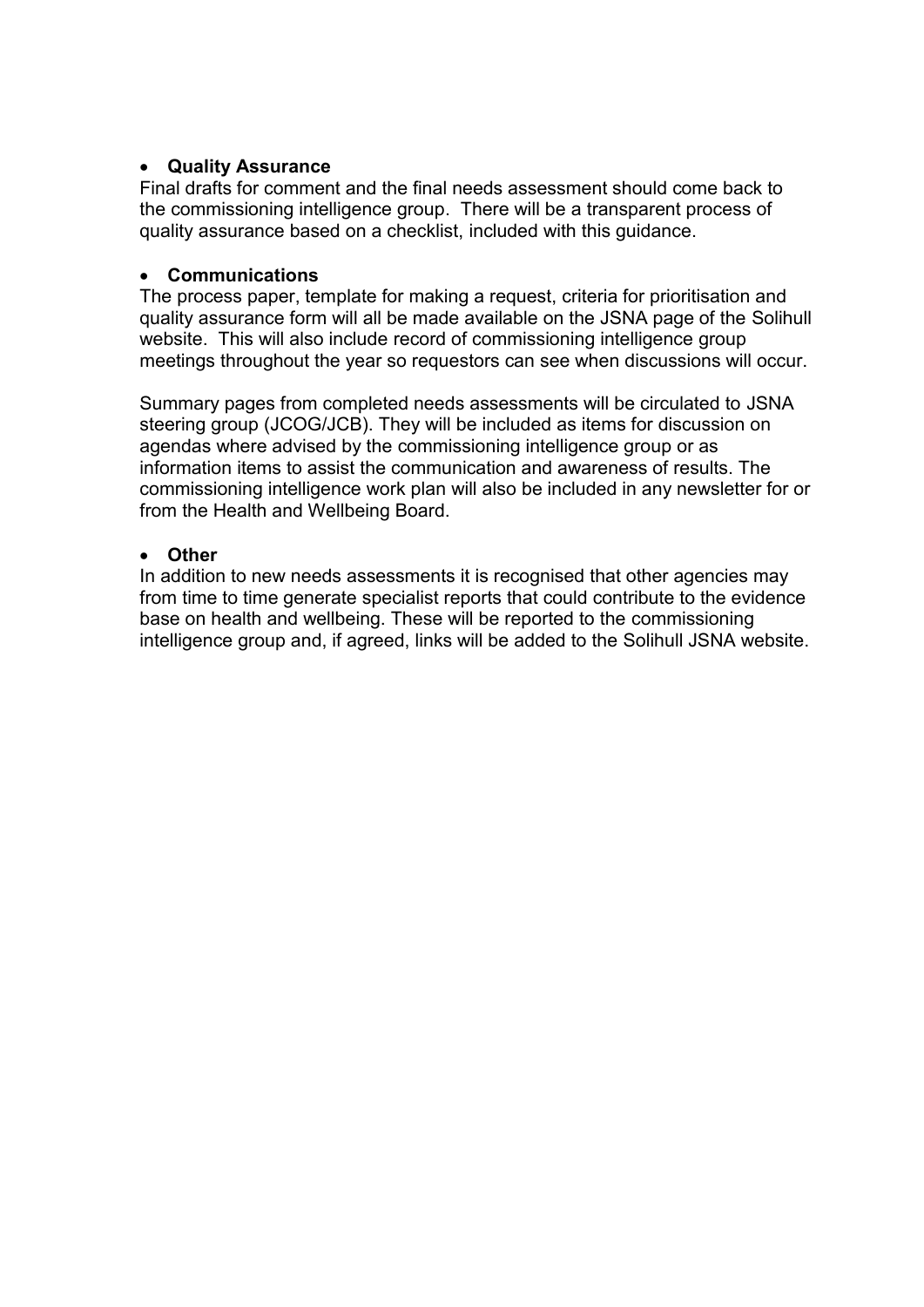### **The process**

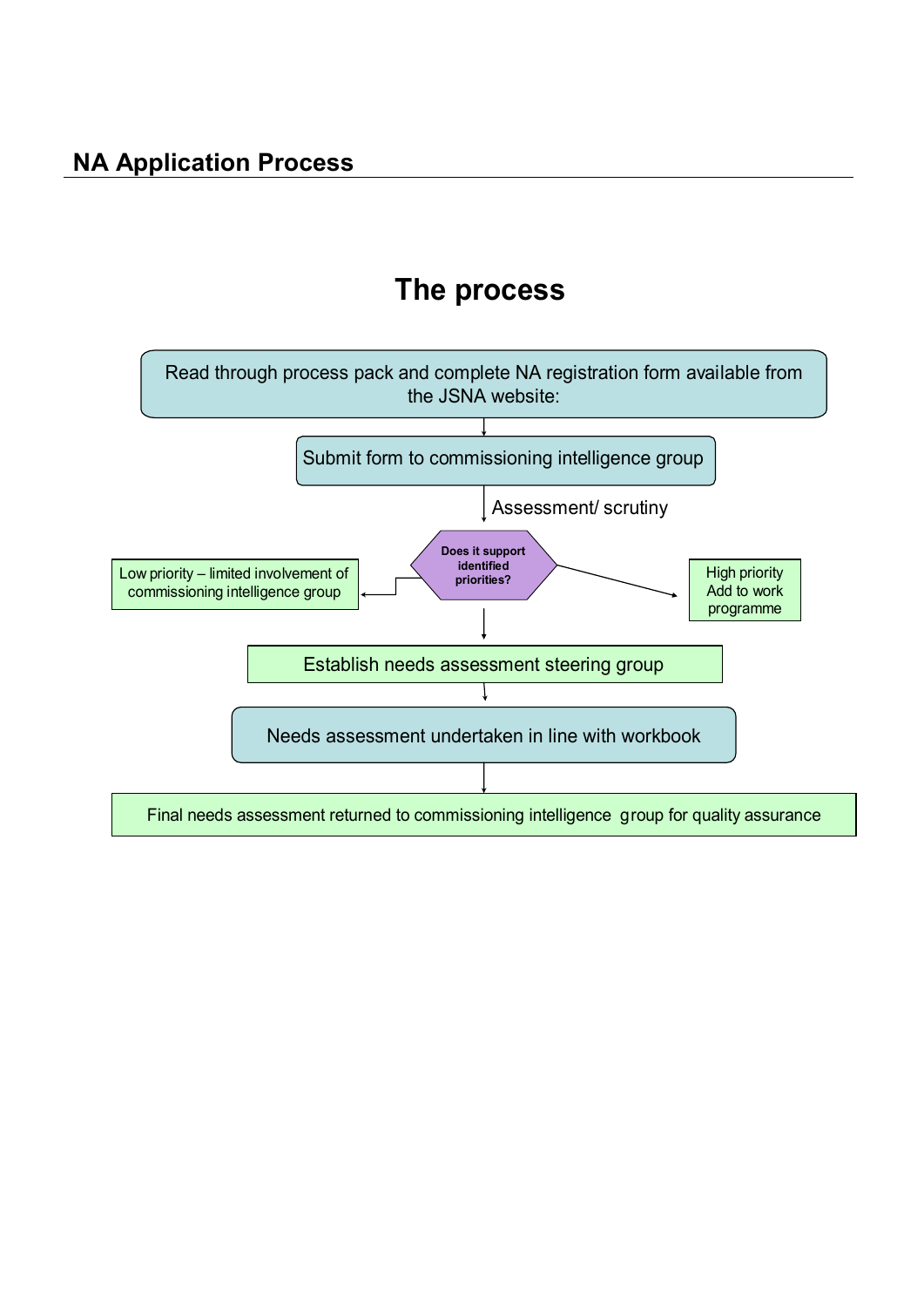### **Solihull Needs assessment Application Form**

| Title of proposed needs assessment:                                                                                                                                                                                 |             |  |  |  |  |
|---------------------------------------------------------------------------------------------------------------------------------------------------------------------------------------------------------------------|-------------|--|--|--|--|
| Date:                                                                                                                                                                                                               |             |  |  |  |  |
| You can register a needs assessment into the Rolling Programme if you can answer 'Yes' to any of the<br>following:                                                                                                  |             |  |  |  |  |
| The needs assessment is linked to an impending commissioning or business development decision                                                                                                                       |             |  |  |  |  |
| Yes                                                                                                                                                                                                                 |             |  |  |  |  |
| There is a gap in our health & wellbeing knowledge                                                                                                                                                                  | Yes         |  |  |  |  |
| I need to develop a service strategy Yes                                                                                                                                                                            |             |  |  |  |  |
| I need answers to questions described in the Workbook                                                                                                                                                               | Yes         |  |  |  |  |
| <b>SECTION 1 - Originator's details</b>                                                                                                                                                                             |             |  |  |  |  |
| Name:                                                                                                                                                                                                               | Job Title:  |  |  |  |  |
| Email:                                                                                                                                                                                                              | Department: |  |  |  |  |
| Tel. no.                                                                                                                                                                                                            | Date:       |  |  |  |  |
|                                                                                                                                                                                                                     |             |  |  |  |  |
| <b>SECTION 2 - About the assessment</b>                                                                                                                                                                             |             |  |  |  |  |
| Who is the commissioner that will use this needs assessment?                                                                                                                                                        |             |  |  |  |  |
| What is the timescale for any related commissioning / business development decision?                                                                                                                                |             |  |  |  |  |
| What is the likely impact of this issue on the population of Solihull and how many people is it<br>likely to affect? (The impact may be related to health, or could be political, economic, social or<br>technical) |             |  |  |  |  |
| Level of need - Volume<br>1.                                                                                                                                                                                        |             |  |  |  |  |
| Level of need - Severity<br>2.                                                                                                                                                                                      |             |  |  |  |  |
| З.<br>Level of need - Trend                                                                                                                                                                                         |             |  |  |  |  |
| Level of need - Benchmarks<br>4.                                                                                                                                                                                    |             |  |  |  |  |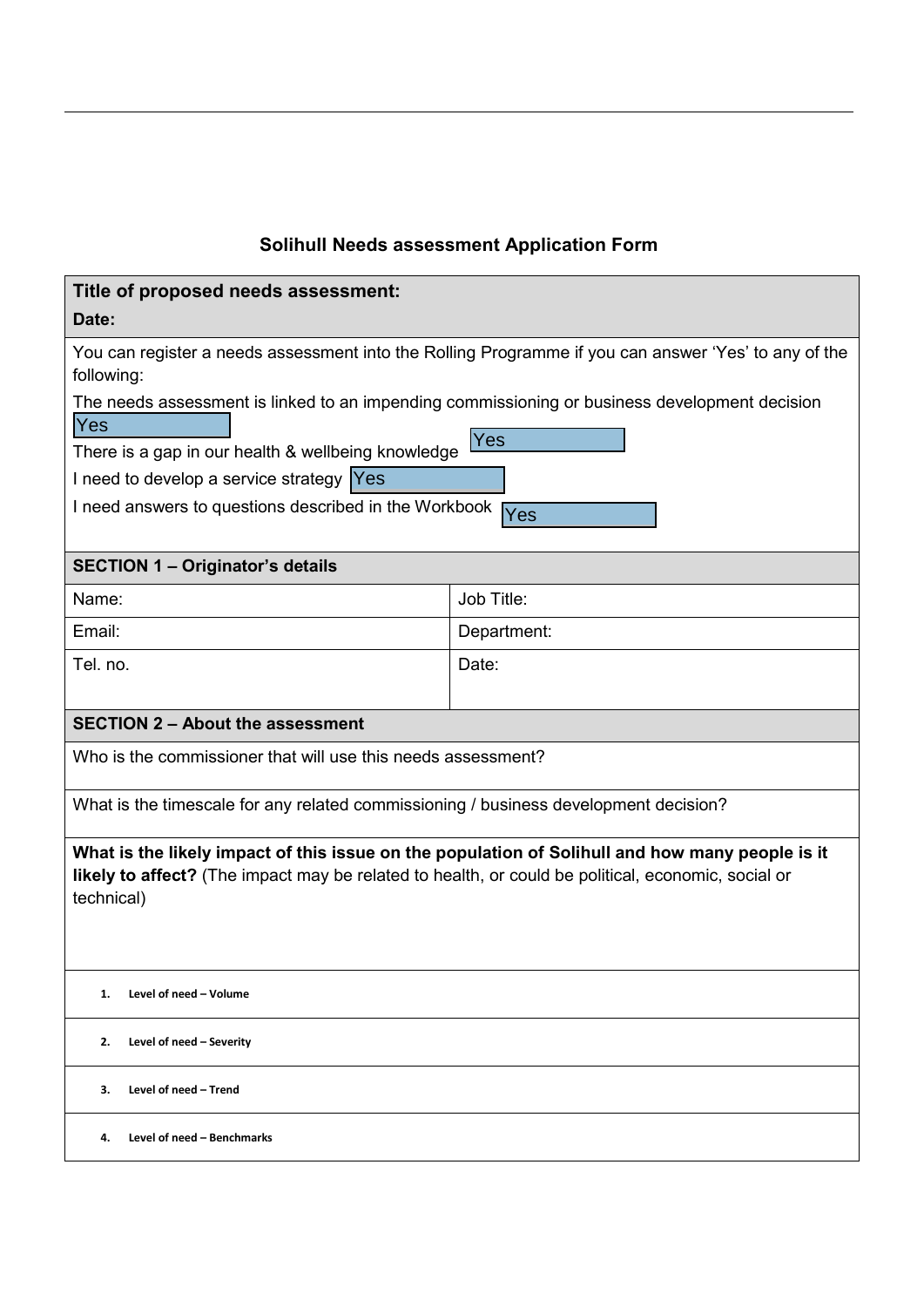| 5.                                                                                                                   | Does the topic have early intervention implications? Is it an emerging issue which is likely to cause further problems in the future? |  |  |  |  |  |  |
|----------------------------------------------------------------------------------------------------------------------|---------------------------------------------------------------------------------------------------------------------------------------|--|--|--|--|--|--|
| 6.                                                                                                                   | What level of qualitative information do we have on the issue?                                                                        |  |  |  |  |  |  |
| What is the scale of inequality?<br>7.                                                                               |                                                                                                                                       |  |  |  |  |  |  |
| What broader impact does the topic have on the local population?<br>8.                                               |                                                                                                                                       |  |  |  |  |  |  |
| What is the magnitude of potential health benefit from dealing with the issue? What is the ability to benefit?<br>9. |                                                                                                                                       |  |  |  |  |  |  |
| Estimated economic cost associated with tackling the topic in Solihull?<br>10.                                       |                                                                                                                                       |  |  |  |  |  |  |
| <b>Brief Background:</b>                                                                                             | Objectives:                                                                                                                           |  |  |  |  |  |  |
|                                                                                                                      |                                                                                                                                       |  |  |  |  |  |  |
|                                                                                                                      |                                                                                                                                       |  |  |  |  |  |  |
|                                                                                                                      |                                                                                                                                       |  |  |  |  |  |  |
|                                                                                                                      |                                                                                                                                       |  |  |  |  |  |  |
|                                                                                                                      | Scope:                                                                                                                                |  |  |  |  |  |  |
|                                                                                                                      |                                                                                                                                       |  |  |  |  |  |  |
|                                                                                                                      |                                                                                                                                       |  |  |  |  |  |  |
|                                                                                                                      |                                                                                                                                       |  |  |  |  |  |  |
|                                                                                                                      |                                                                                                                                       |  |  |  |  |  |  |
| <b>Expected outcomes</b>                                                                                             |                                                                                                                                       |  |  |  |  |  |  |
|                                                                                                                      |                                                                                                                                       |  |  |  |  |  |  |
|                                                                                                                      |                                                                                                                                       |  |  |  |  |  |  |
|                                                                                                                      |                                                                                                                                       |  |  |  |  |  |  |
|                                                                                                                      |                                                                                                                                       |  |  |  |  |  |  |
| Any interrelated Deadline:<br>Explanation of deadline                                                                |                                                                                                                                       |  |  |  |  |  |  |
| <b>SECTION 3 - Project management</b>                                                                                |                                                                                                                                       |  |  |  |  |  |  |
| Is there a project group with representation from commissioners/ providers and the staff doing the                   |                                                                                                                                       |  |  |  |  |  |  |
| needs assessment? Please detail members of the group and their role. Do you need support from the                    |                                                                                                                                       |  |  |  |  |  |  |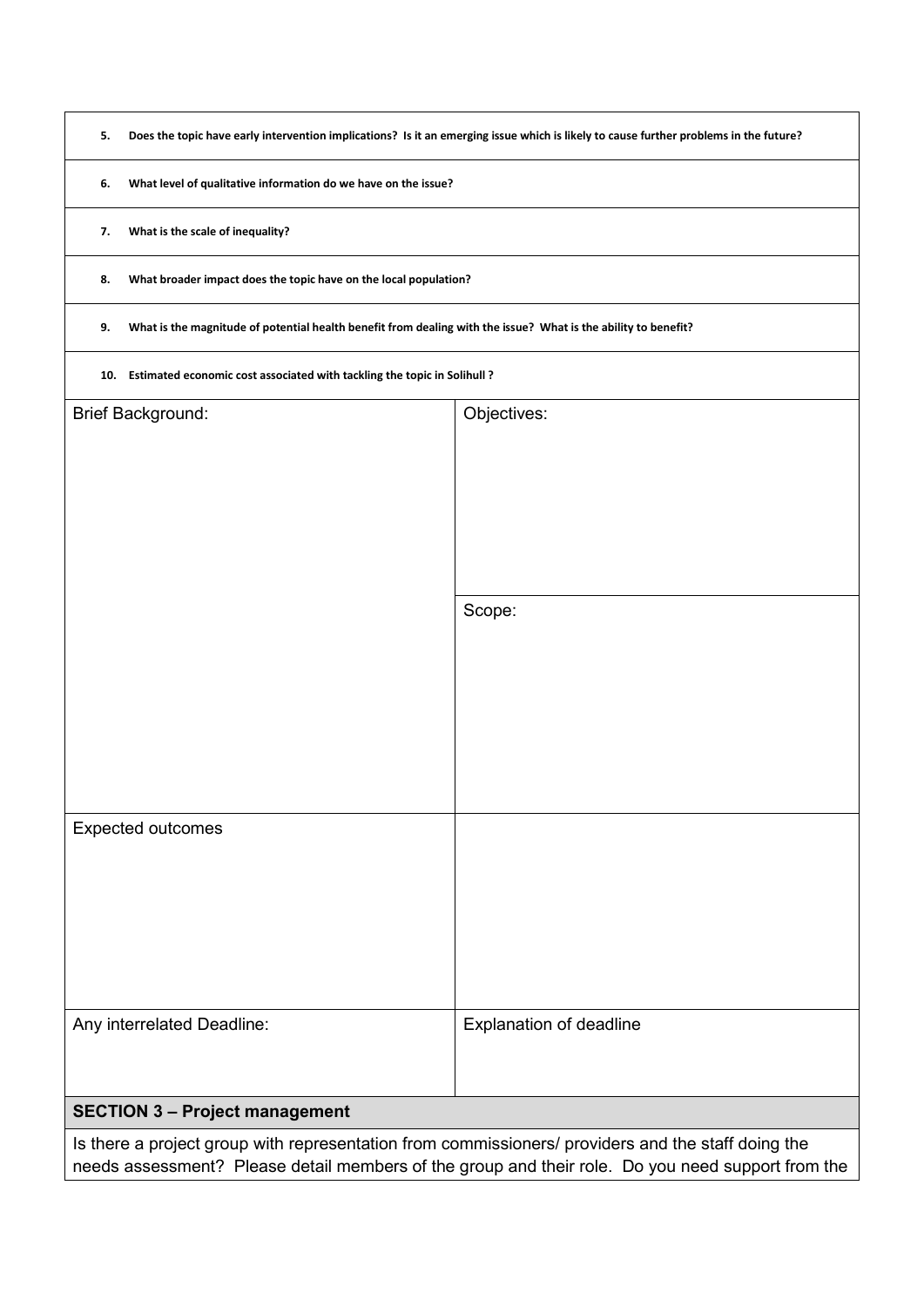|                                                                                                   | <b>Email form</b><br><b>Print form</b> |  |
|---------------------------------------------------------------------------------------------------|----------------------------------------|--|
| By Whom:                                                                                          | Date:                                  |  |
| <b>Action to be taken:</b>                                                                        |                                        |  |
| <b>Priority score:</b>                                                                            |                                        |  |
| <b>Date Received:</b><br><b>Decision:</b> Ø Yes<br><b>No</b>                                      |                                        |  |
|                                                                                                   | Current work Programme checked [       |  |
| <b>Prioritisation Checklist</b>                                                                   |                                        |  |
| To be completed by the CIG Team                                                                   |                                        |  |
| Please provide any information that might be useful.                                              |                                        |  |
| <b>SECTION 4 - Additional information</b>                                                         |                                        |  |
| and have you arranged for these?                                                                  |                                        |  |
| What resources do you anticipate needing to complete the needs assessment (people, equipment etc) |                                        |  |
| commissioning intelligence group to establish the project group?                                  |                                        |  |

### **Criteria for inclusion in NA Rolling Programme**

The aim of the NA Rolling programme is that needs assessments drive commissioning decisions and business development.

These questions will be used by the CIG to screen applications for the NA rolling programme.

| <b>Question</b>                                                                                         | <b>Yes/No/Partially</b> |
|---------------------------------------------------------------------------------------------------------|-------------------------|
| Importance of the issue                                                                                 |                         |
| 1. Is the needs assessment linked to an impending<br>commissioning or business development<br>decision? |                         |
| 2. If no, is there a compelling reason to include this<br>needs assessment in the NA programme?         |                         |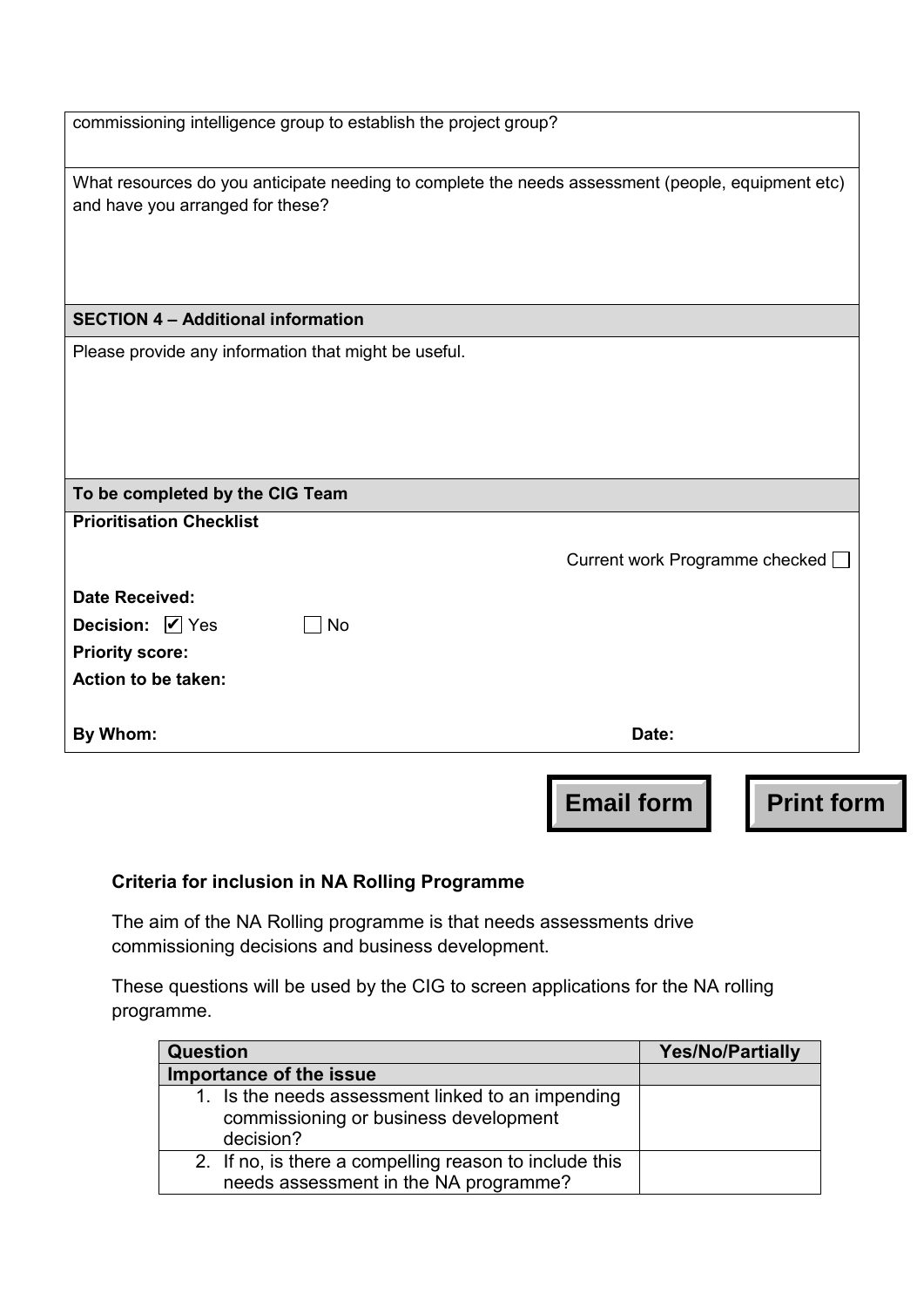| 3. Is the issue one with potential significant impact | Consider is it:                  |  |
|-------------------------------------------------------|----------------------------------|--|
| for the population of Solihull?                       | Low impact, high numbers affecte |  |
|                                                       |                                  |  |
|                                                       |                                  |  |
|                                                       |                                  |  |
| NB impact could be on Health and or it could be       |                                  |  |
| Political, Economic, Social or Technical.             |                                  |  |
| <b>Project Management</b>                             |                                  |  |
| 4. Is there a project group with representation from  |                                  |  |
| commissioners/ providers and the staff doing the      |                                  |  |
| needs assessment?                                     |                                  |  |
| 5. Have you identified the resources to complete      |                                  |  |
| the needs assessment eg people, equipment.            |                                  |  |
| Administration                                        |                                  |  |
| 6. Is the NA rolling programme registration form      |                                  |  |
| complete?                                             |                                  |  |

### **Notes**

 If answer to 3 is 0, it is unlikely that the needs assessment will be included in the NA programme.

After the screening programme the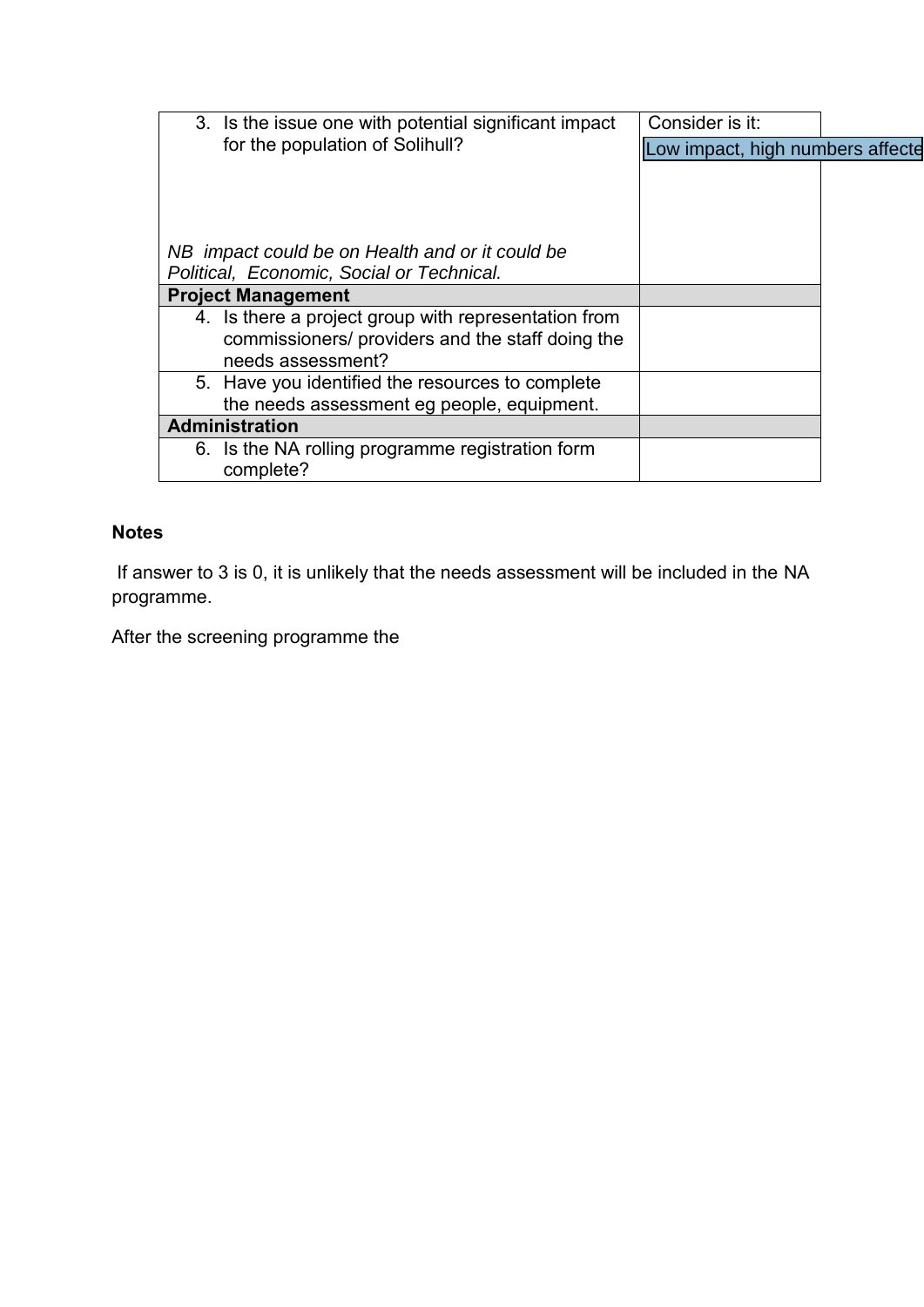### **Solihull's Needs Assessment template**

- **1. executive summary**
- **2. What is the issue and why is it important for Solihull?** Include current key challenges/opportunities such as legislation changes.
- **3. Which population is this needs assessment about?**
- **4. What is the focus of this needs assessment?** 
	- a. A specific population group; are services meeting current and future need? **OR**
	- b. A disease or condition; are services meeting current and future need?
- **5. Using available literature, data and any other sources, what are the**  *expected* **numbers, distribution and pattern by person, place and time?** 
	- a. Person
		- i. Prevalence How many people with X?
		- ii. Incidence How many new people with X?
		- iii. Mortality How many people die from X (if applicable)?
		- iv. What are the features of the population affected? Are some groups over or under represented?
		- v. Consider equality: age, gender, ethnicity, sexual orientation, faith, disability, deprivation/poverty/socioeconomic class and particular vulnerable groups including adults and children in need of safeguarding.
		- vi. Is there a gap in services in different geographies?
		- vii. Risk factors are any groups more susceptible?
	- b. Place
		- i. Where are the people with the issue locally?
		- ii. Is it what is expected from regional and national comparisons?
	- c. Time
		- i. What are the trends past and future over time?
		- ii. Is there anything that could change the need for services in the future e.g. population change, legislation?
	- d. How does our picture of services and burden compare nationally, regionally and with counties of similar characteristics?

### **6. Existing services**

- a. What are the services available? Include prevention, primary, secondary and tertiary services.
- b. How do people access them?
- c. Where are the services?
- d. How does our picture of services and burden compare nationally, regionally and with counties of similar characteristics?
- **7. Using data available from existing services, what are the** *observed* **numbers by person, place and time?** 
	- a. How many people use the services (observed number with issue with need for service)?
	- b. What are the characteristics of the people who use the services (observed characteristics of people with issue who have a need for services)?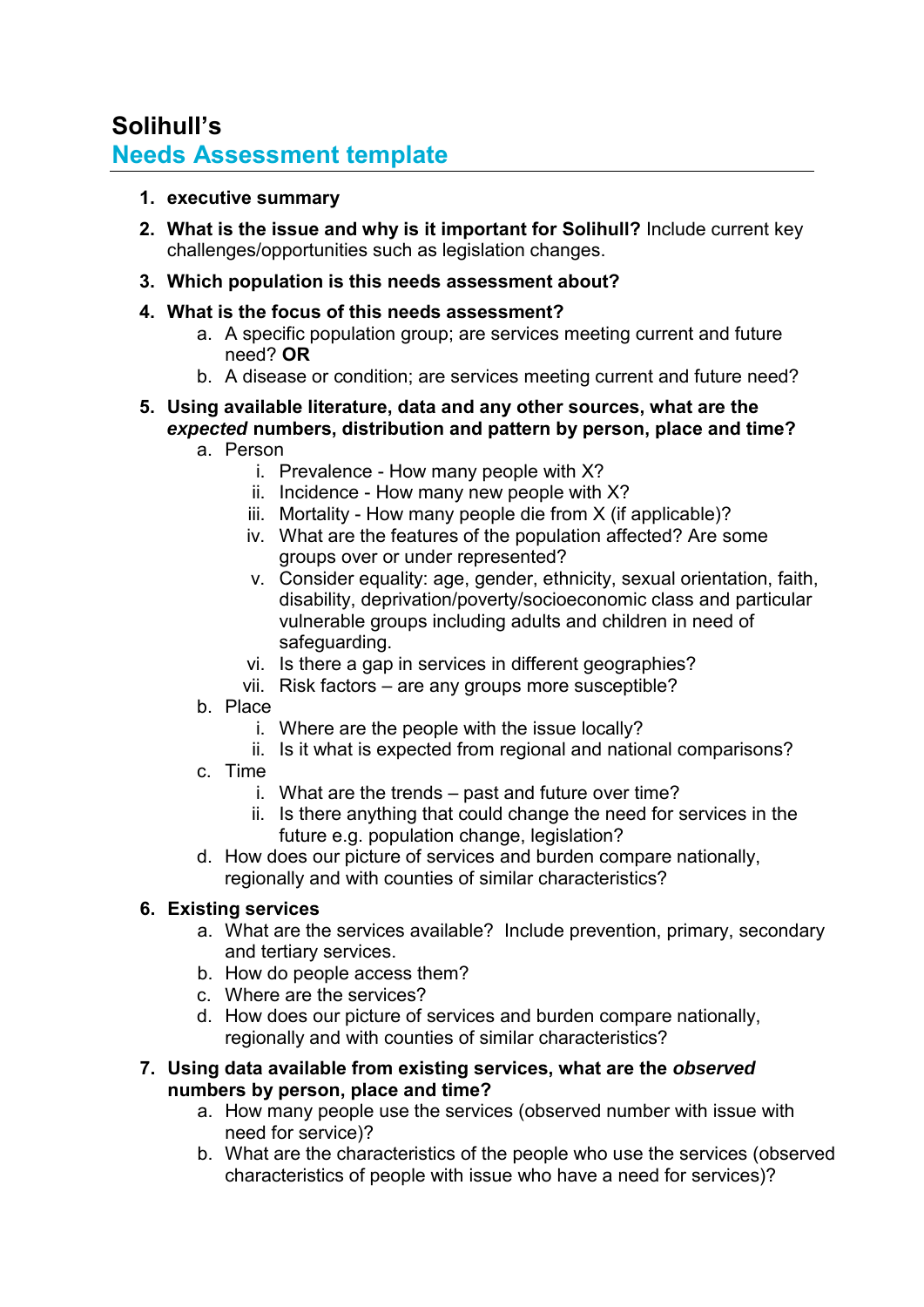- c. Are any subgroups not accessing services and why?
- d. Do any population groups/communities have a differential experience of services?
- e. How does our picture of services and burden compare nationally, regionally, against any prescribed levels and with counties of similar characteristics?

### **8. Service user experience**

- a. What are the experiences of people (incl carers or population groups) of using the services?
- b. Consider all categories of service user experience:
	- i. Access and waiting
	- ii. Safe, high quality, coordinated care
	- iii. Building closer relationships
	- iv. Better Information, more choice
	- v. Clean, friendly and comfortable place to be
- c. What are the views of non-service users?
- d. What do service users, carers or population groups think would improve services?
- e. What are the opinions of professionals on services in terms of met and unmet need?
- f. What do professionals think would improve services?

### **9. Evidence of Effectiveness**

- a. Is current service provision effective?
- b. How much do services cost?
- c. What does the evidence suggest is the most cost-effective way of providing care?
- d. How will you know when services are right?

### **10. Information gaps**

- a. What are the gaps in information?
- b. How might they be filled in the future?

### **11. Conclusions**

- a. What is your *opinion* based on the evidence you have gathered. How well or otherwise do *you* consider services are meeting needs currently?
- b. Are some groups of people getting a raw deal? Compare the expected number and characteristics of those with issue with those observed accessing services to identify potential unmet need.

### **12. Recommendations**

- a. What changes do you think are needed to get the best value services in place for the people that need them? Consider effectiveness and efficiency, disinvestment as well as investment.
- b. Consider the impact on the environment, or how services could be developed to support the sustainability agenda.

### **13. Glossary**

a. A glossary of terminology used.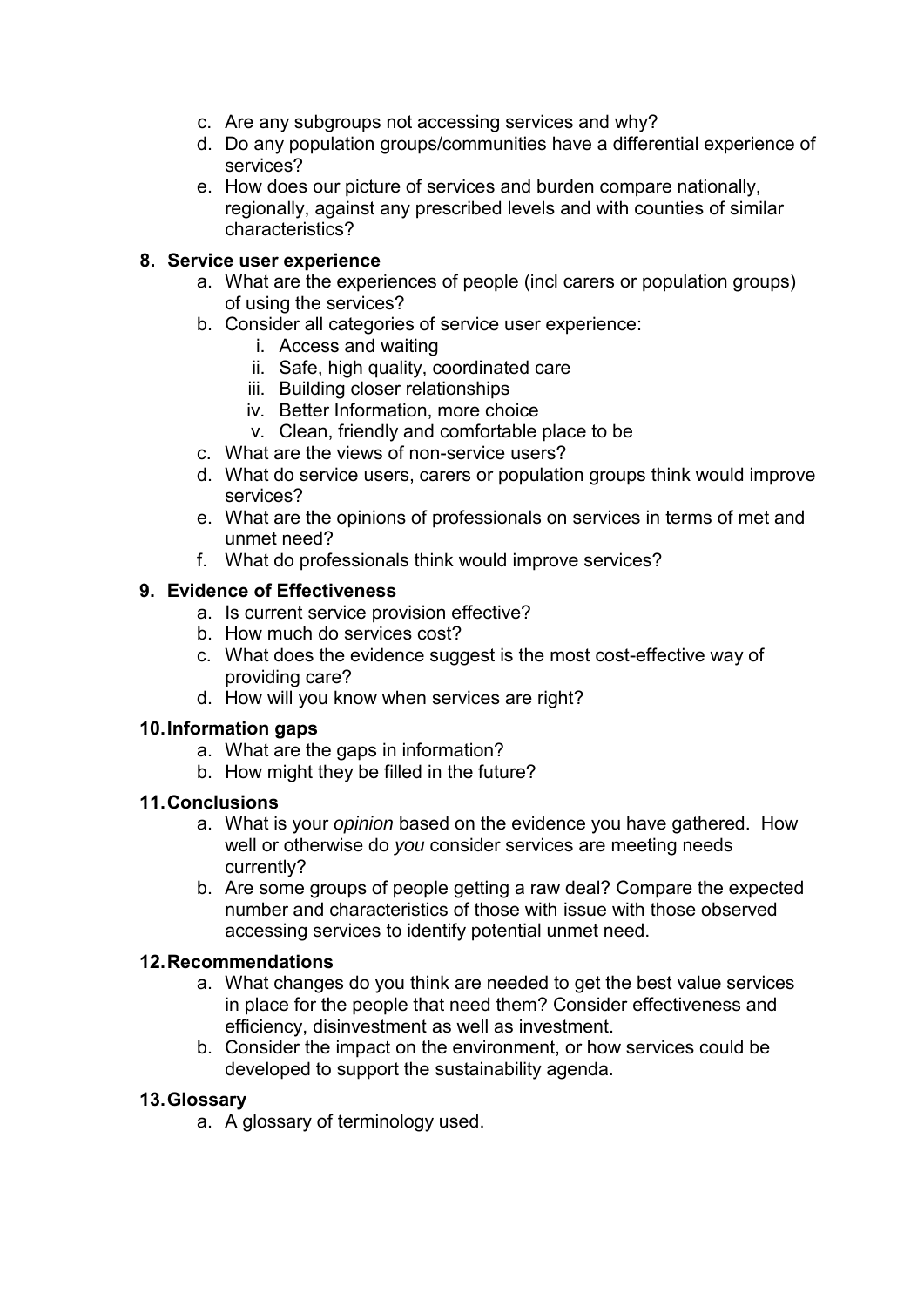### **NA Review Quality Assurance Checklist**

The commissioning lead is responsible for filling this out to ensure that the needs assessment meets their requirements. It will then be sent with the needs assessment to the NA CIG for sign off before being published. Please score each statement between 0-5, with 0 meaning the NA has not considered this area and 5 meaning it has been fully considered. If the NA CIG approves the needs assessment, future refreshes can aim to undertake work to address areas that have a low score.

### *Title of needs assessment:*

### *Date of completion:*

### *What is the focus of this needs assessment?*

*Commissioning Lead:* 

### *Project group members:*

| Question       | Review question                                                                                                                               | Complete |  |  |  |  |  |
|----------------|-----------------------------------------------------------------------------------------------------------------------------------------------|----------|--|--|--|--|--|
| number         |                                                                                                                                               |          |  |  |  |  |  |
|                | <b>Executive summary</b>                                                                                                                      |          |  |  |  |  |  |
| $\mathbf{1}$   | Is the needs assessment complete?                                                                                                             |          |  |  |  |  |  |
| 2              | Is it clear why this issue is important for Solihull including the national and<br>political context?                                         |          |  |  |  |  |  |
| 3              | Is it clear which population this needs assessment is about?                                                                                  |          |  |  |  |  |  |
| 4              | Is it clear what the focus of this needs assessment is?                                                                                       |          |  |  |  |  |  |
| 5              | Have expected numbers, distribution and pattern by person, place and trends<br>over time been considered for each population/condition group? |          |  |  |  |  |  |
| 6              | Have potential inequalities been considered including:                                                                                        |          |  |  |  |  |  |
| $\overline{7}$ | Age                                                                                                                                           |          |  |  |  |  |  |
| 8              | Gender                                                                                                                                        |          |  |  |  |  |  |
| 9              | Ethnicity                                                                                                                                     |          |  |  |  |  |  |
| 10             | <b>Sexual Orientation</b><br>$\bullet$                                                                                                        |          |  |  |  |  |  |
| 11             | Faith                                                                                                                                         |          |  |  |  |  |  |
| 12             | <b>Disability</b>                                                                                                                             |          |  |  |  |  |  |
| 13             | Deprivation/Poverty/Socio-economic class                                                                                                      |          |  |  |  |  |  |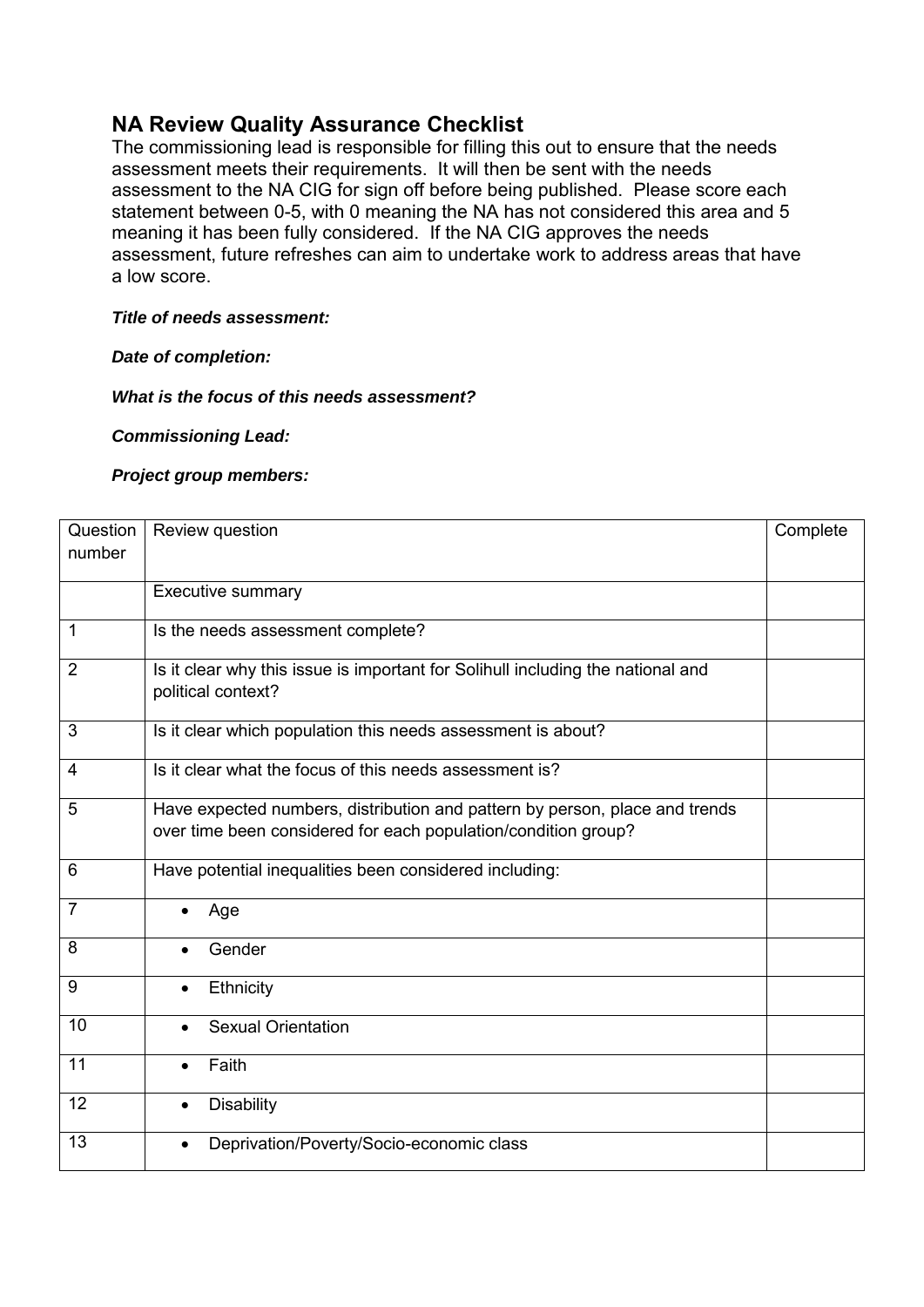| 14 | Geography / rurality                                                                                                                    |  |
|----|-----------------------------------------------------------------------------------------------------------------------------------------|--|
| 15 | Adults and Children in need of safeguarding                                                                                             |  |
| 16 | Families / Parents / Children                                                                                                           |  |
| 17 | Have existing services been considered?                                                                                                 |  |
| 18 | Has patient and public opinion on those services been considered?                                                                       |  |
| 19 | Has this needs assessment been benchmarked against its predecessor if any?                                                              |  |
| 20 | Has evidence of best practice and literature on the most effective ways of<br>providing interventions been analysed?                    |  |
| 21 | Has current service provision been compared to best practice?                                                                           |  |
| 22 | Have the outcomes we want to achieve been explicitly stated?                                                                            |  |
| 23 | Have gaps in information been explicitly stated and do these relate to<br>recommendations for future service commissioning?             |  |
| 24 | Does the needs assessment have a comprehensive glossary?                                                                                |  |
| 25 | Is there a clear structure? (Intro, body, conclusion)                                                                                   |  |
| 26 | Are there clear, actionable recommendations on what needs to change to get<br>the right services available to the people who need them? |  |
| 27 | Has a date for review been entered into the status report?                                                                              |  |
| 28 | Are there any inter-relations with other needs assessments that this needs to<br>involve?                                               |  |

| Comments |  |  |  |
|----------|--|--|--|
|          |  |  |  |
|          |  |  |  |
|          |  |  |  |
|          |  |  |  |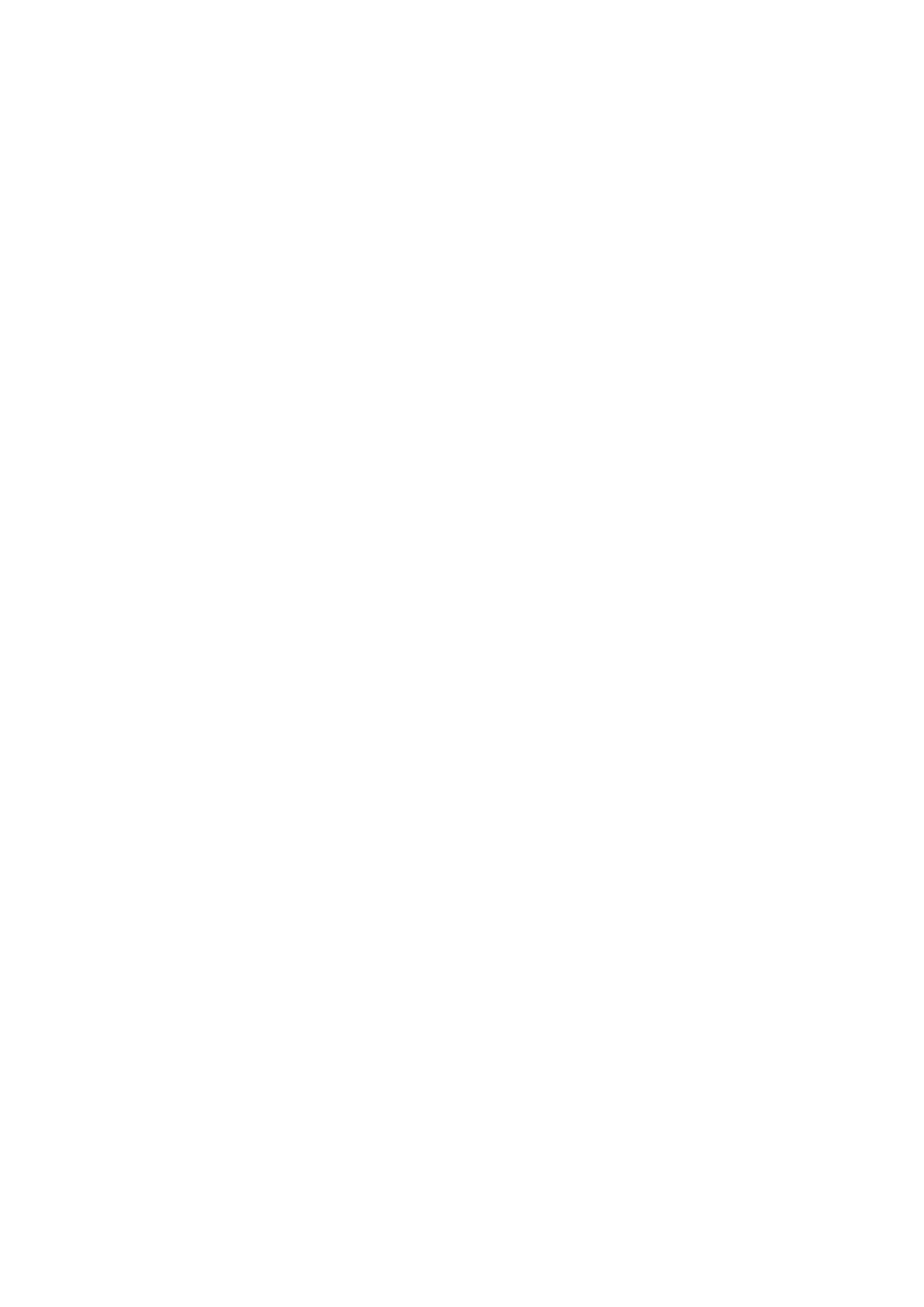|                                |                                                                                                                            | <b>High</b>                                                                                                                                  | <b>Medium</b>                                                                                  | Low                                                                               | <b>Zero</b>                                                                                     | <b>Score</b> |               | What's the evidence? |
|--------------------------------|----------------------------------------------------------------------------------------------------------------------------|----------------------------------------------------------------------------------------------------------------------------------------------|------------------------------------------------------------------------------------------------|-----------------------------------------------------------------------------------|-------------------------------------------------------------------------------------------------|--------------|---------------|----------------------|
|                                | <b>Score</b>                                                                                                               | 10 points                                                                                                                                    | <b>6 points</b>                                                                                | 4 points                                                                          | 0 points                                                                                        |              | Weightin<br>g |                      |
|                                | <b>Criteria</b>                                                                                                            |                                                                                                                                              |                                                                                                |                                                                                   |                                                                                                 |              |               |                      |
| <b>Estimated Level of Need</b> | Level of need - Volume                                                                                                     | Topic covers an<br>estimated large 'in<br>need' population<br>(>25,000 people).                                                              | Topic covers an<br>estimated medium<br>sized 'in need'<br>population<br>$(10,000 - 24,999)$ .  | Topic covers an<br>estimated small 'in<br>need' population<br>( < 10,000).        |                                                                                                 | $\bullet$    | 1.5           |                      |
|                                | Level of need - Severity                                                                                                   | The population<br>concerned have<br>'severe' needs.                                                                                          | The population<br>concerned have<br>'considerable'<br>needs.                                   | The population<br>concerned have<br>'moderate' needs.                             |                                                                                                 | $\sim$       | 1.5           |                      |
|                                | Level of need - Trend                                                                                                      | Available evidence<br>suggests rapidly<br>worsening situation<br>over time.                                                                  | Available evidence<br>suggests worsening<br>situation over time.                               | Available evidence<br>suggests situation<br>has remained<br>stable over time.     | Available evidence<br>suggests improving<br>situation over time.                                |              | $\mathbf{1}$  |                      |
|                                | Level of need -<br><b>Benchmarks</b>                                                                                       | Available evidence<br>suggests very high<br>prevalence relative<br>to comparator<br>areas (the County is<br>a clear statistical<br>outlier). | Available evidence<br>suggests above<br>average prevalence<br>relative to<br>comparator areas. | Available evidence<br>suggests<br>prevalence in-line<br>with comparator<br>areas. | Available evidence<br>suggests relatively<br>low prevalence<br>relative to<br>comparator areas. |              | $\mathbf{1}$  |                      |
|                                | What is the magnitude<br>of potential health<br>benefit from dealing<br>with the issue? What is<br>the ability to benefit? | Large potential<br>health benefits to<br>be gained.                                                                                          | Medium potential<br>health benefits to<br>be gained.                                           | <b>Small potential</b><br>health benefits to<br>be gained.                        |                                                                                                 |              | $\mathbf{1}$  |                      |